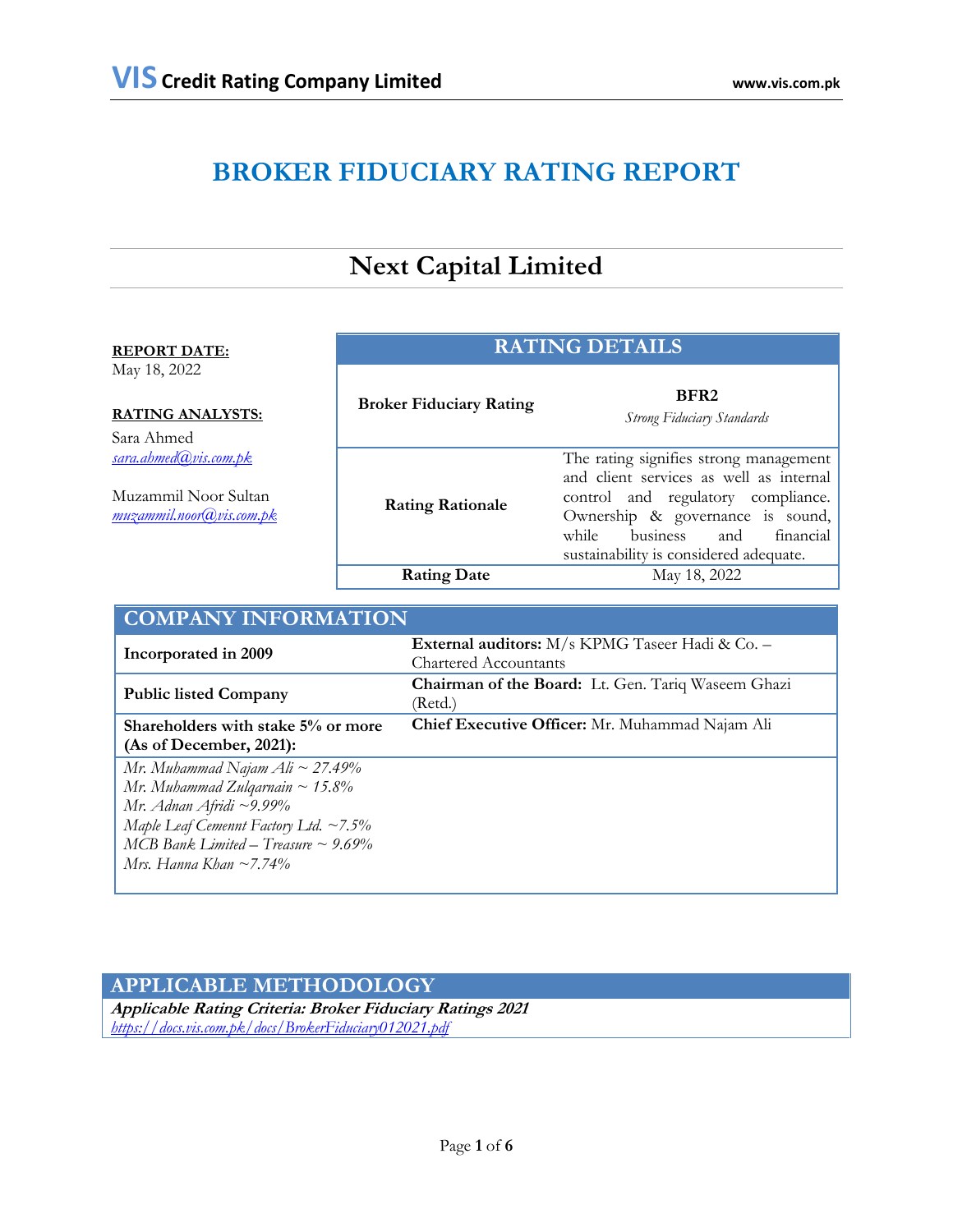Incorporated in Dec'2009, Next Capital Limited (NCL) has completed more than a decade in the business of brokerage and advisory services. NCL caters primarily to equity broking services to domestic retail and high net worth (HNWI) clients, local institutions and foreign broker dealers. Alongside, the company has a reputable presence in investment banking & corporate financial advisory business in Pakistan. NCL, besides a head office based in Karachi, runs its retail operations through a branch in Lahore. **0%**



 The Company holds a Trading Right Entitlement Certificate (TREC) issued by the Pakistan Stock Exchange Limited (PSX) for Trading and Self-Clearing Services. External auditors of the company are KPMG Taseer Hadi & Co. – Chartered Accountants and belong to category 'A' on the approved list of auditors published by the State Bank of Pakistan (SBP).

| <b>Business and Financial Sustainability Indicators</b> |             |             |  |  |  |
|---------------------------------------------------------|-------------|-------------|--|--|--|
|                                                         | <b>FY21</b> | <b>FY20</b> |  |  |  |
| Size of Net Worth (Rs. In Millions)                     | 494.4       | 406.9       |  |  |  |
| Gearing x (Total Borrowing/ Total equity)               | 0.39x       | 0.47x       |  |  |  |
| Leverage x (Total liabilities/ Total equity)            | 1.43x       | 0.93x       |  |  |  |
| Liquid Assets/ Total Liabilities (x)                    | 0.77x       | 1.29x       |  |  |  |
| Short term Investments/ Total Equity (%)                | $1\%$       | $1\%$       |  |  |  |
| Net Capital Balance (NCB) (Rs. In Millions)             | 280.24      | 221.24      |  |  |  |

#### Page **2** of **6**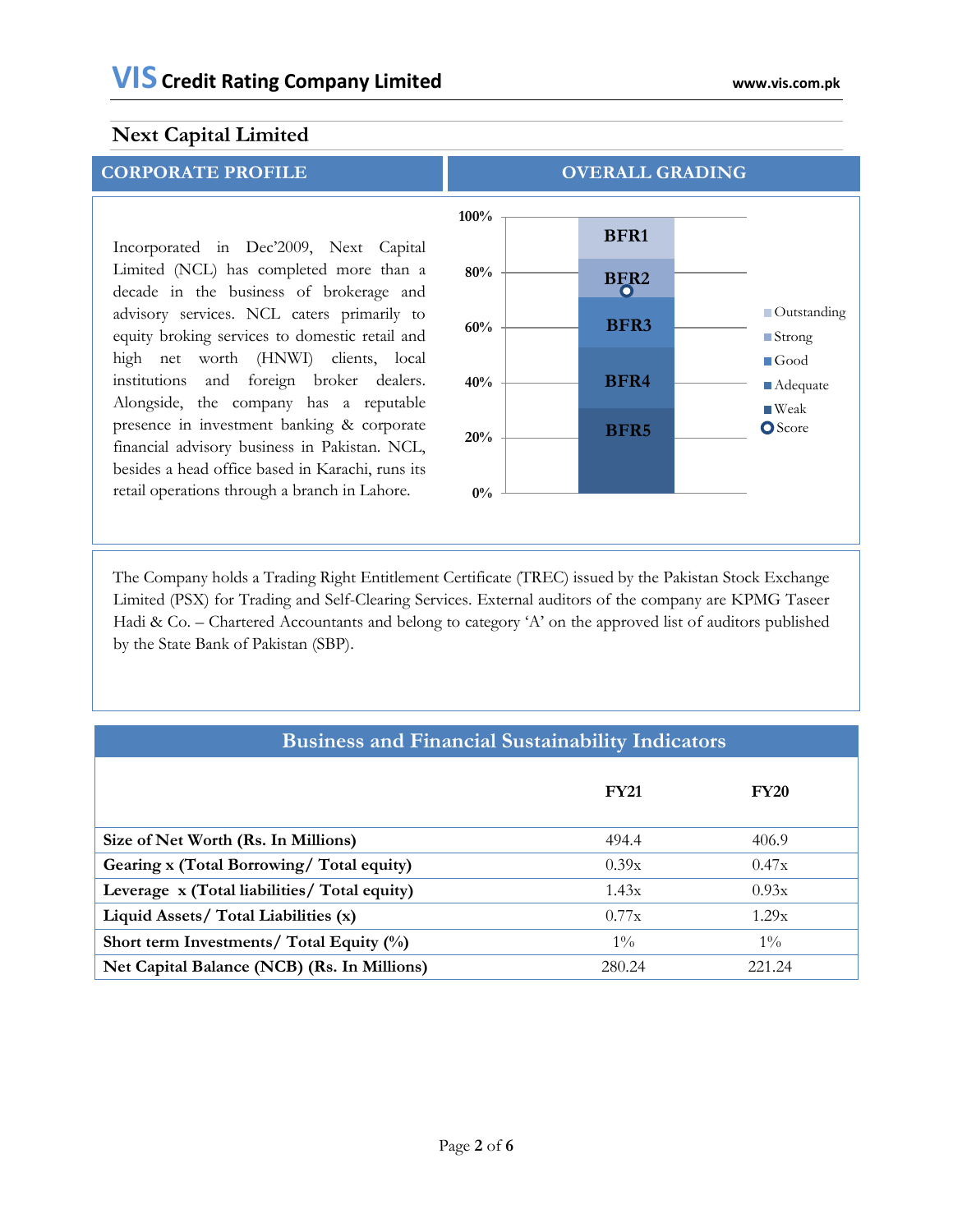# **Rating Indicators**

### **Ownership & Governance**

- The Company is a listed entity, with almost 50% of shares vested with members of the company's board.
- Board of directors consists of seven members, including two independent members. Two board level committees, Audit and HR, are present, both of which are headed by an independent member.
- Overall disclosure levels in the financial statements are considered sound; CEO's statement against fraudulent transactions may also be included to further enhance disclosure levels.

#### **Business & Financial Sustainability**

- A significant uptick in the profitability during FY21 was primarily due to a stronger topline, supported by capital gains in investments and interest income from deposits. 1HFY22 ended with a net loss of Rs. 57m as a result of unrealized losses on investments.
- Liquidity profile is adequate, as the liquid assets cover 0.68x of total liabilities at end-Dec'21 (FY21: 0.77x, FY20: 1.29x).
- Capitalization indicators are adequate. Gearing ratio (1HFY21: 0.63x, FY21: 0.39x, FY20: 0.47x) remains in a manageable, while leverage has increased consistently during last year (1HFY22: 2.03x, FY21: 1.43x, FY20: 0.93x). Total equity of the company at end-June'21 was Rs. 494m (FY20: Rs. 406.9m).
- Company's exposure to market risk remains low, owing to a small proprietary book.
- Cost to income ratio may be improved by increasing revenue base and curtailing administrative expenses.
- Overall, business and financial sustainability is considered adequate. Going forward, increasing revenue base along with market share and improvement in operational efficiency will be important for rating.



# **Ownership & Governance**



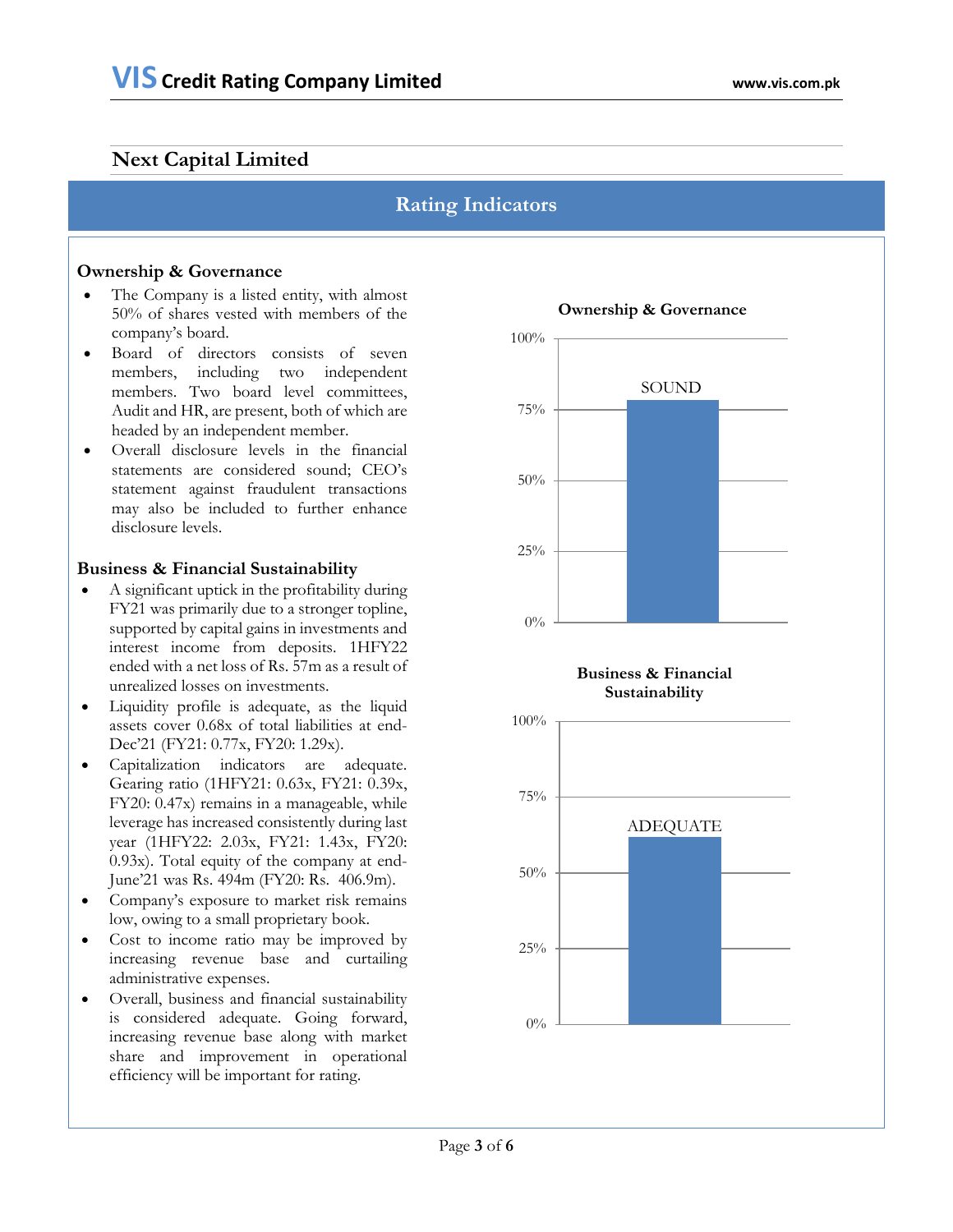#### **Management & Client Services**

- Research material including equity reports, daily market briefing and sector research are available on the company's website to enhance client facilitation. Increased visibility through advertisements and invitations may also be considered.
- Availability of electronic trading platforms, including mobile and web-based applications, puts the company in line with the industry standards.
- A fully integrated ERP function is operational; appropriate IT infrastructure and a documented IT policy is present, and the organogram depicts clarity in lines of responsibility and authority.
- Overall management and client services are sound; geographical footprint may be enhanced to increase the clientele.

## **Internal Controls & Regulatory Compliance**

- Appropriate internal control measures are in place; however, the scope of documented policies may further be enhanced through additional guidelines on employee trading, preservation of confidentiality and avoidance of conflict of interest.
- There is no credit worthiness evaluation policy, as the company only extends credit facility to a selected high net worth clientele.
- Presence of independently functioning internal audit and compliance departments is noted.
- Overall, internal control and regulatory compliance levels are considered strong.





## **Broker Fiduciary Rating Explained**

*In Securities Broker Fiduciary Rating (SBF), the strength of fiduciary role of the securities brokers is captured through the relative financial strength of the securities broker firm and its sponsors along with depth of internal control and governance framework, which are key rating ingredients. Responsiveness of the risk and internal control structure, quality of HR and soundness of the business infrastructure determine the strength of management and level of service quality of a stock broker. VIS Credit Rating Co. Ltd. (VIS) has developed a rating system that evaluates brokerage firms on the basis of such practices and the systems instituted to safeguard investor interests are at the forefront.*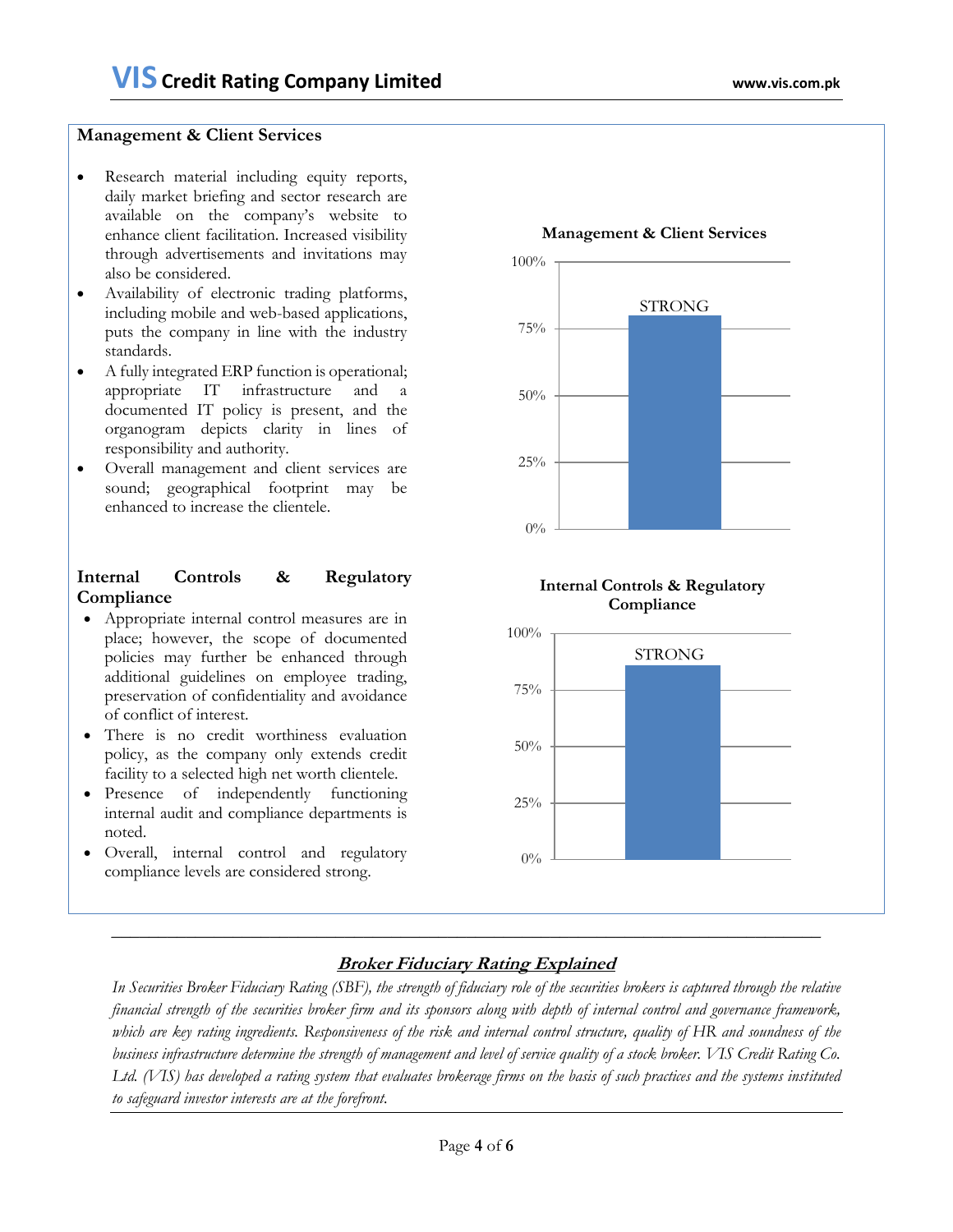# **FIDUCRIARY RATING SCALE & DEFINITIONS Appendix I**

## RATING SCALE & DEFINITIONS: SECURITIES BROKER FIDUCIARY RATING

BFR1

**Outstanding fiduciary standards** 

BFR4++, BFR4+, BFR4 Adequate fiduciary standards

BFR2++, BFR2+, BFR2 Strong fiduciary standards **BFR5++, BFR5+, BFR5** Weak fiduciary standards

BFR3++, BFR3+, BFR3 Good fiduciary standards

#### **Rating Outlooks:**

The three outlooks 'Positive', 'Stable' and 'Negative' qualify the potential direction of the assigned rating(s). An outlook is not necessarily a precursor of a rating change. Refer to our 'Criteria for Rating Outlook' for details. www.vis.com.pk/images/criteria\_outlook.pdf